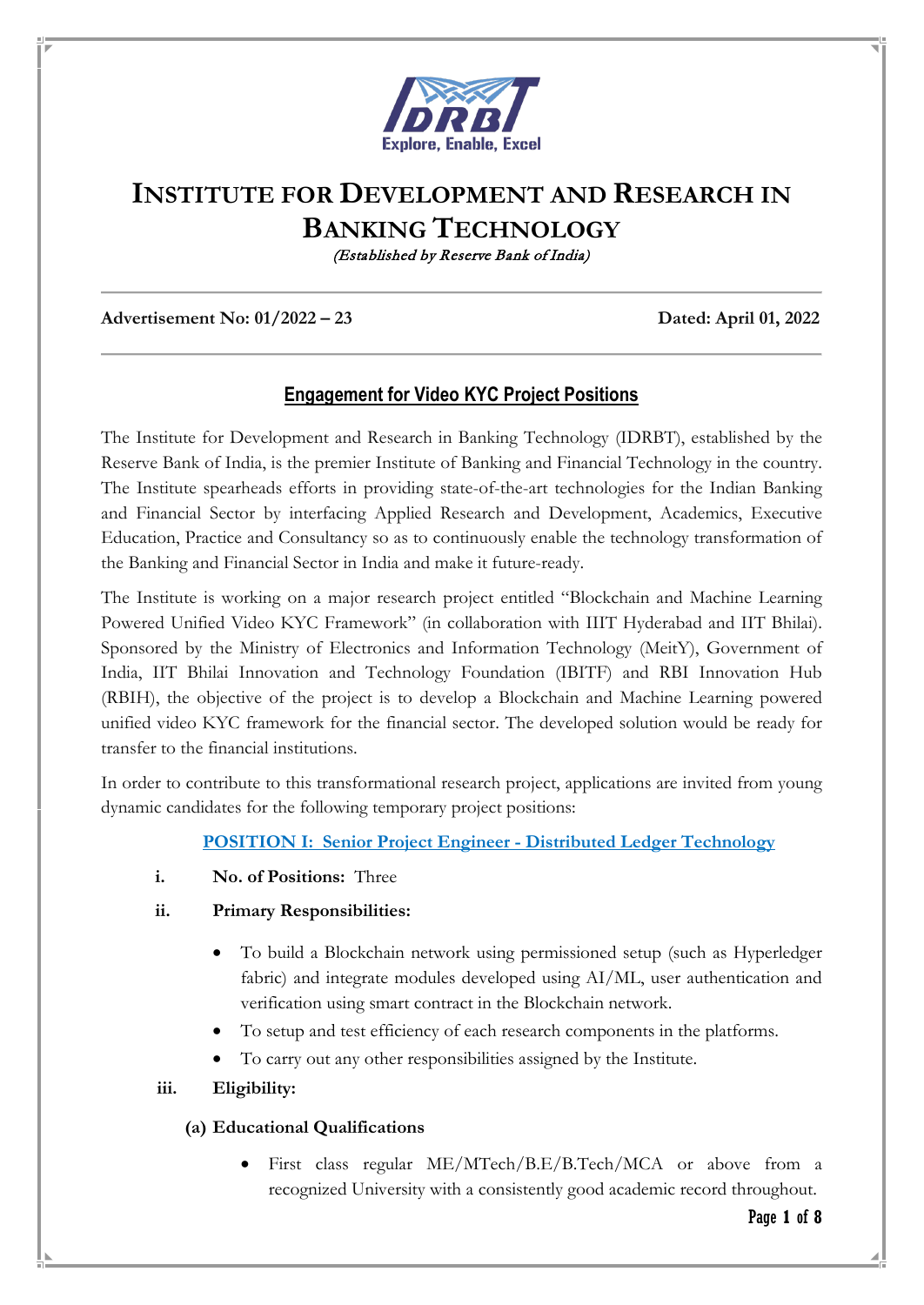#### **(b) Experience**

A minimum of three years post-qualification experience in industrial project development in the areas of:

- Current Blockchain Technologies Hyperledger Fabric
- Virtualisation Mechanisms Dockers / VMs
- Programming Skills Go, Java, NodeJS, Python

### **(c) Desired Skills**

- Good knowledge of Distributed Systems, virtualization and networking
- **iv. Term:** One year. Extendable based on the duration of the project, project requirements, performance of the candidate and fund availability.
- **v. Compensation:** All-inclusive consolidated compensation of upto Rs One Lakh per month.

**Position II: Senior Project Engineer - Artificial Intelligence / Machine Learning**

**i. No. of Positions:** Nine

### **ii. Primary Responsibilities:**

- For Computer Vision
	- (a) Face extraction from Video stream
	- (b) Face spoof detection
	- (c) Document extraction from video
	- (d) Extracting data from document
	- (e) Document integrity verification
	- (f) To carry out any other responsibilities assigned by the Institute.
- For Chatbot
	- o Collaborate with teams, solution architects and other developers to design, develop, test, and deploy audio-visual Chatbot solution
	- o Integrate Chatbot solutions with other components and maintain and enhance Chatbot platform to meet changing needs
	- o Identify, analyze, and interpret the pattern, trends, and conversational flow in complex speech / textual data sets
	- o Provide technical software support, including investigation and qualification of bugs, interpreting procedure manuals, and maintaining accurate documentation.
	- o To carry out any other responsibilities assigned by the Institute.

### **iii. Eligibility:**

### **(a) Educational Qualifications**

• First class regular ME/MTech/B.E/B.Tech./MCA or above from a recognized University with a consistently good academic record throughout.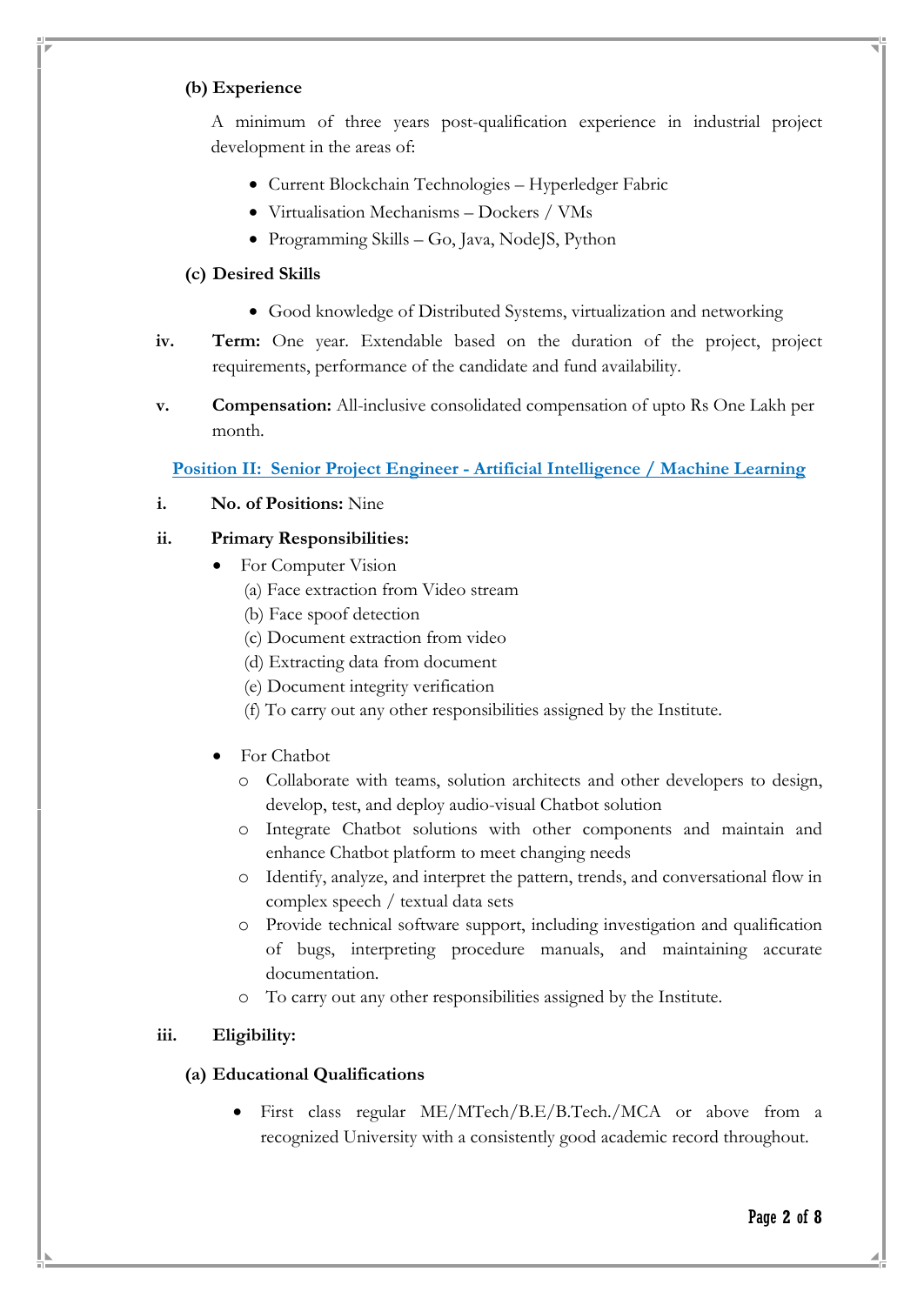#### **(b) Experience**

A minimum of three years post-qualification experience in industrial project development in the areas of:

- Artificial Intelligence / Machine Learning
- Computer Vision
- At least one or more Chatbot frameworks like RASA, Dialog Flow, kore.ai, Microsoft Luis, IBM Watson, AWS, etc.
- Designing and development of AI/Deep learning tools across Machine Learning, Intelligent Automation, Speech-to-Text Conversion / Speech Synthesis and Conversation Intelligence using Python / Java

#### **(c) Desired Skills**

- Good understanding of Machine Learning-based solution design and experimental framework
- Programming in Python with the knowledge of relevant libraries
- Good knowledge on Bot Service (Input Channels, Authentication, writing Custom Code for BOT Logic etc.), testing and analysis of Chatbot framework.
- Understanding of basic NLP and Deep learning algorithms required for Chatbot development.
- Good understanding of terminologies used in cloud framework, nonrelational databases, and the services used from the cloud service provider to implement the Chatbot

#### **(d) Reservation**

- One position is reserved for Schedule Caste candidate, three positions are reserved for OBC (Non-Creamy Layer) candidates and five positions are for General candidates
- **iv. Term:** One year. Extendable based on the duration of the project, project requirements, performance of the candidate and fund availability.
- **v. Compensation:** All-inclusive consolidated compensation of upto Rs One Lakh per month.

### **Position III: Full Stack Developer**

**i. No. of Positions:** Seven

### **ii. Primary Responsibilities:**

- Deploy multi-tier applications
- Integration of back-end components
- Administration and maintenance of open-stack based cloud environment
- Automation and management of CI/CD/CT pipelines
- Design, develop, implement and maintain Android based mobile apps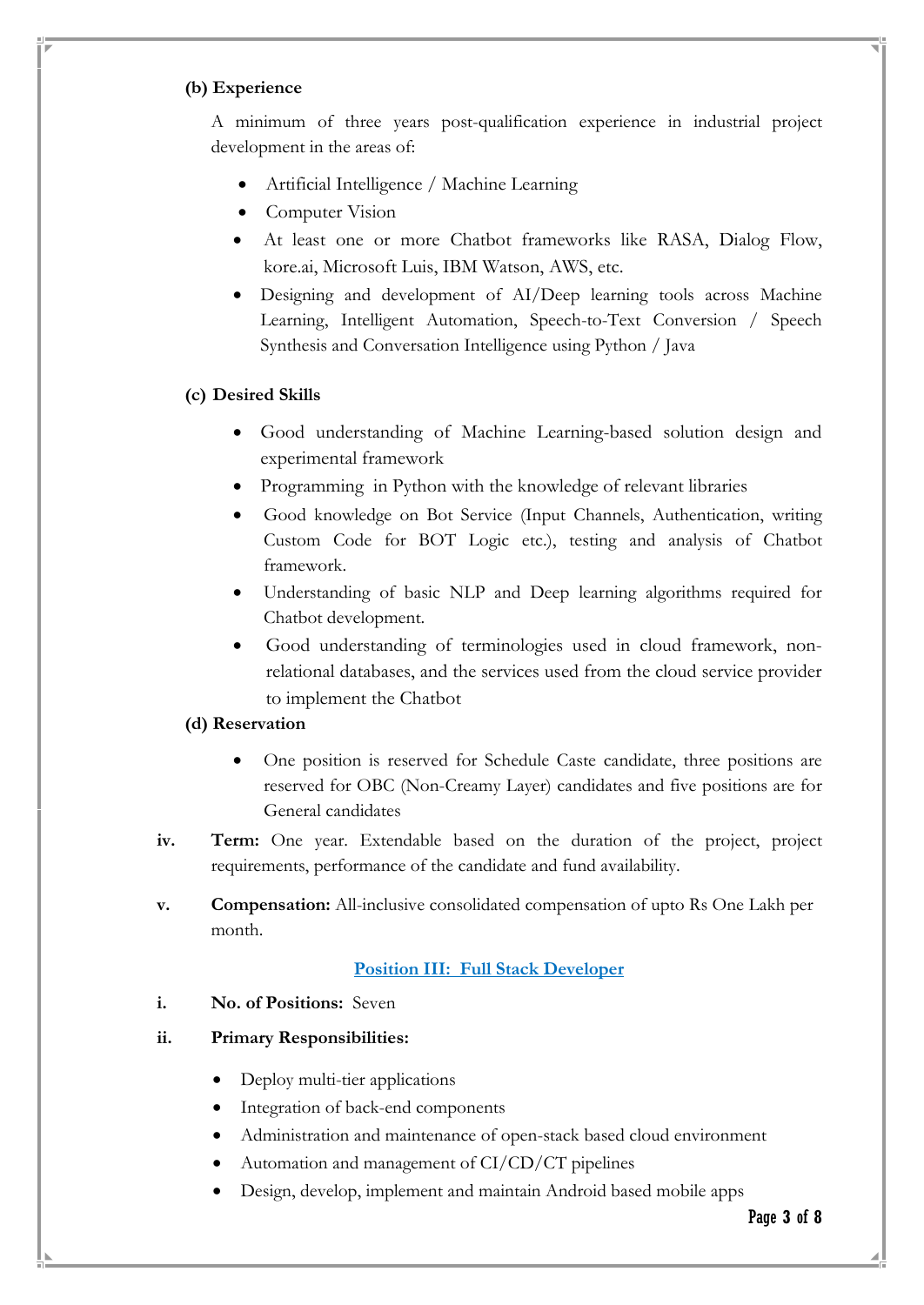- Maintain baseline security and participate in VAPT drills etc.
- Conduct periodic BCP drills
- Maintain video streaming and storage solutions
- Integrate with open source databases and platforms like Fineract.
- To carry out any other responsibilities assigned by the Institute.

### **iii. Eligibility:**

#### **(a) Educational Qualifications**

• First class regular ME/MTech/B.E/B.Tech./MCA or above from a recognized University with a consistently good academic record throughout.

#### **(b) Experience**

A minimum of three years post-qualification experience in industrial project development in the areas of:

• Cloud, Full stack, Test automation, Security, Video streaming and storage

### **(c) Desired Skills**

- Android application development and testing
- Multi-tier application logic development and testing
- DevSecOps
- Open-stack cloud, Docker, Kubernetes setup and administration
- VAPT, BCP
- MongoDB / MariaDB / Cassandra etc.
- Experience with VLC, Jitsi
- Jira / Jenkins and related tools for CI/CD/CT
- Familiarity with micro services, logs, analytics etc.
- To carry out any other responsibilities assigned by the Institute.

#### **(d) Reservation**

- One position is reserved for Schedule Caste candidate, one position is reserved for Schedule Tribe Candidate and two positions are reserved for OBC (Non-Creamy Layer) candidates and three positions are for General candidates
- **iv. Term:** One year. Extendable based on the duration of the project, project requirements, performance of the candidate and fund availability.
- **v. Compensation:** All-inclusive consolidated compensation of upto Rs One Lakh per month.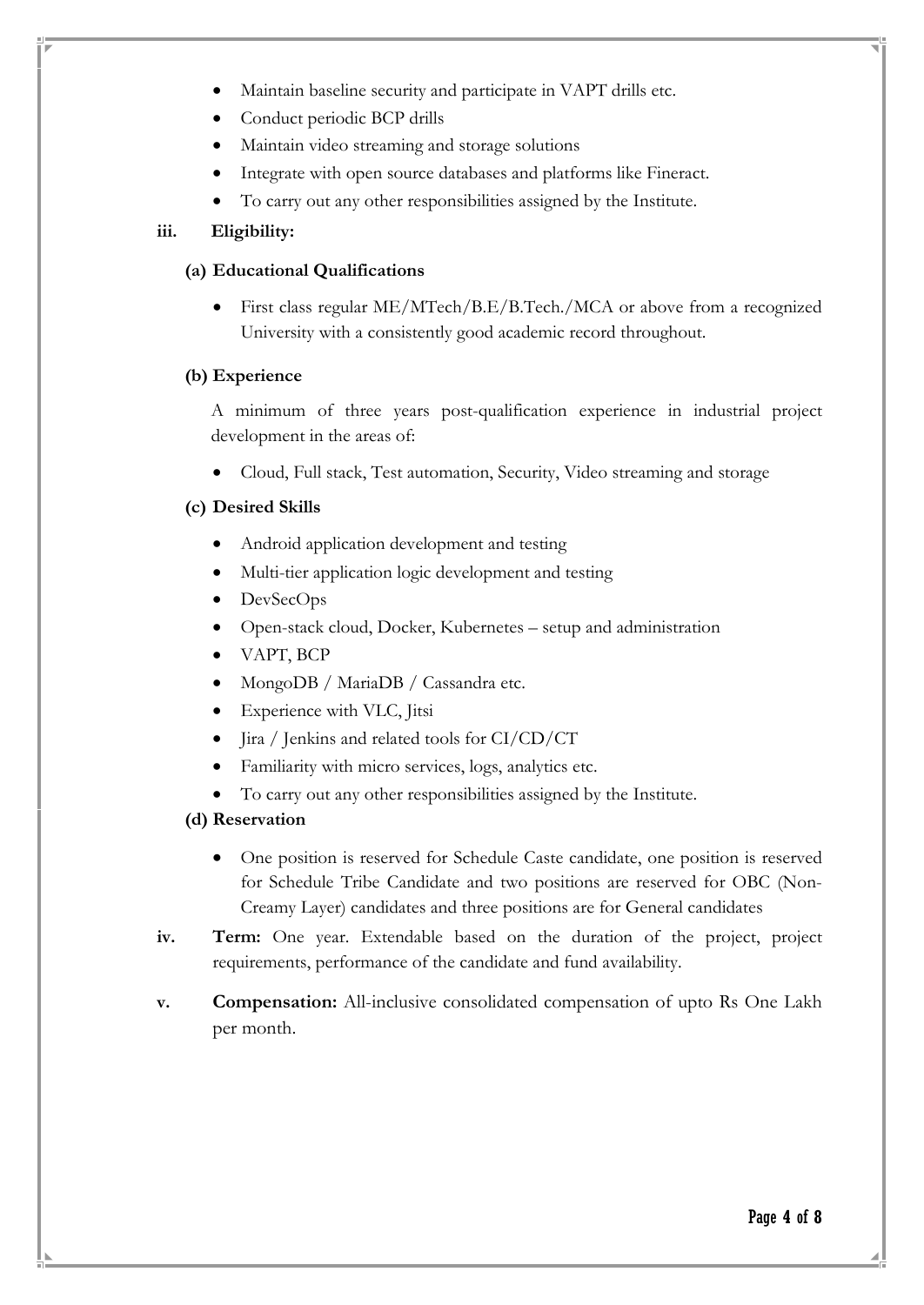# **Position IV: Technical Support Engineer**

### **i. No. of Positions:** One

#### **ii. Primary Responsibilities:**

- o Installing and patching firmware, OS and applications (hardware and software) - Linux, MS Windows, hypervisor, KVM with open source Technologies
- o Manage network servers and technology tools.
- o Set up accounts and workstations.
- o Monitor performance and maintain systems according to requirements.
- o Troubleshoot issues and outages.
- o Ensure security through access controls
- o Database administration covering Backup and disaster recovery planning
- o Documentation of project related work.
- o Network and Security L1 administration
- o Server hardening and Syslog server management
- o Open source Monitoring tools Administration.
- o To carry out any other responsibilities assigned by the Institute.

### **iii. Eligibility:**

#### **(a) Educational Qualifications**

• First class regular ME/MTech/B.E/B.Tech./MCA or above from a recognized University with a consistently good academic record throughout

### **(b) Experience**

• A minimum of three years' experience in technical support

### **(c) Desired Skills**

- L2 Windows, Linux and Open Source Technologies Administration like Openstack and Ubuntu
- Knowledge and understanding on Network and Security concepts, database software
- **iv. Term:** One year. Extendable based on the duration of the project, project requirements, performance of the candidate and fund availability.
- **v. Compensation:** All-inclusive consolidated compensation upto Rs. 45,000/- (Rupees Forty Five Thousand only) per month.

### **Position V: Project Technical Assistant**

**i. No. of Positions:** Two

### **ii. Primary Responsibilities:**

- Platform development for audio-visual data collection and annotation
- Speech / Textual Corpus preparation under Multilingual settings
- To carry out any other responsibilities assigned by the Institute.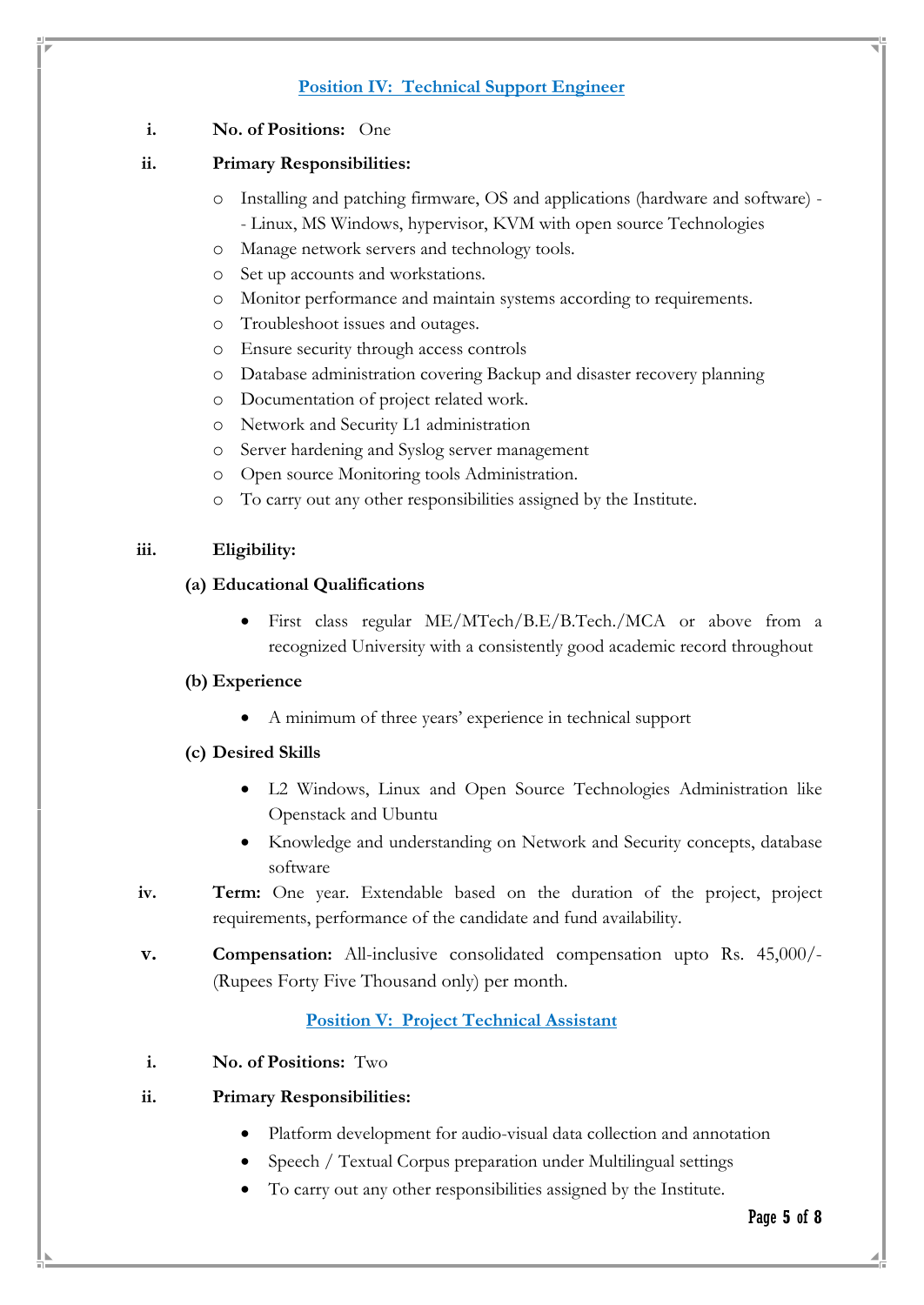#### **iii. Eligibility:**

#### **(a) Educational Qualifications**

• First class regular ME/MTech/B.E/B.Tech./MCA or above from a recognized University with a consistently good academic record throughout

#### **(b) Experience**

A minimum of one year of experience for BTech and project-related experience for M.E. / M.Tech. in:

- Platform development for audio-visual data collection and annotation
- Speech / Textual Corpus preparation under Multilingual settings

### **(c) Desired Skills**

- Python, Java, NodeJS
- iv. **Term:** One year. Extendable based on the duration of the project, project requirements, performance of the candidate and fund availability.
- **v. Compensation:** All-inclusive consolidated compensation upto Rs. 30,000/- (Rupees Thirty Thousand only) per month.

# **Position VI – Project Administrative Assistant**

**i. No. of Positions:** One

### **ii. Primary Responsibilities:**

- To assist in preparation of communications such as memos, reports, invoices and others.
- To communicate with other departments for any information needed for the work assigned, if necessary.
- To develop and maintain an appropriate filing system.
- To provide efficient and effective administrative and accounting support for the Project
- ◆ To carry out any other responsibilities assigned by the Institute.

### **iii. Eligibility:**

### **(a) Educational Qualifications**

- First-class MBA in Project Management /Marketing /Finance or any other directly related streams from a recognised Institute with a consistently good academic record throughout.
- ◆ Outstanding oral and written communication skills in English.
- $\clubsuit$  MS Office (MS Word, MS Excel, MS Power-point and MS Access)

### **(b) Technical Skills**

\* Knowledge of Shorthand and Typewriting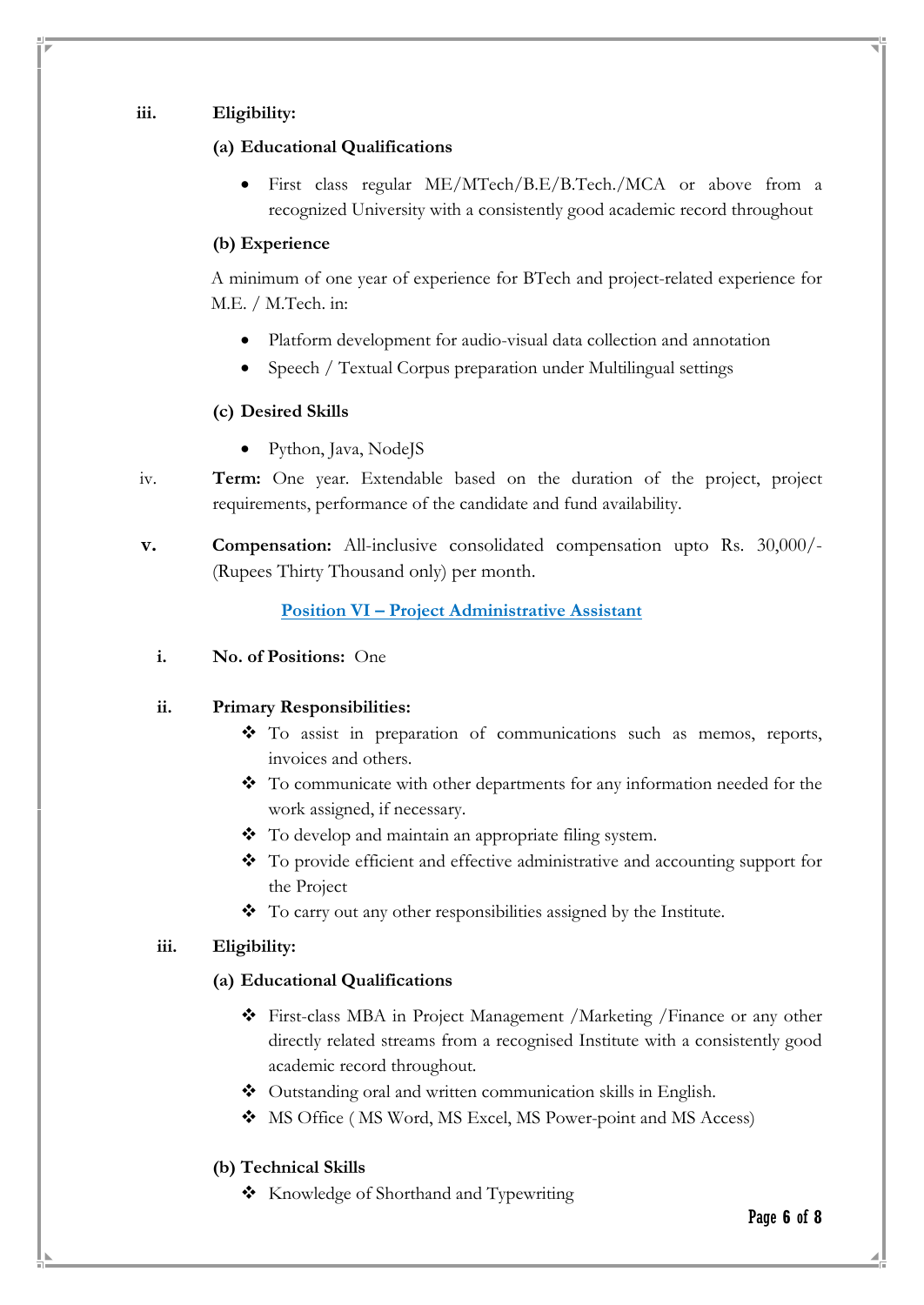# **(c) Experience**

 Candidates should have a minimum of one year of post-qualification experience in writing, drafting and editing IT technical texts such as project reports, with high level of competence in writing and developing technical content, and ability to draft reports.

# **(d) Desired Skills**

- Ability to plan work, take initiative and meet deadlines
- Ability to manage pressure and conflicting demands, and prioritise tasks and workload
- Presentation skills and attention to detail
- Able to work in team
- Project-management skills
- **iv. Age:** Below 26 years as on March 31, 2022
- **v. Term:** One year. Extendable based on the duration of the project, project requirements, performance of the candidate and fund availability.
- **vi. Compensation:** All-inclusive consolidated compensation of Rs. 27,000/- pm.

### **Rules and Regulations for all these positions**

- 1. All the above positions are purely temporary and on a contract basis under the project mode.
- 2. There is no scope whatsoever for further continuation, extension of term, absorption, regularisation, permanency, in the Institute under any circumstances
- 3. Higher compensation may be considered for exceptionally deserving candidates.
- 4. All educational qualifications must have been necessarily obtained by pursuing the courses on a full-time regular basis from recognised universities/institutions. If grades are awarded instead of marks, candidates should clearly indicate their numerical equivalent.
- 5. Relevant experience gained after the qualifying degree will only be taken into consideration.
- 6. Candidates should satisfy themselves about their eligibility for the position being applied for. Mere fulfilment of eligibility does not guarantee shortlisting for Selection Process.
- 7. Candidates should apply for the specific positions only in the format provided on the Institute's website.
- 8. Incomplete applications / not in the prescribed format / without all the required documents, will be rejected and no correspondence will be entertained by the Institute.
- 9. Candidates for these positions should enclose attested scanned copies of their Mark sheets and Certificates right from Matriculation onwards.
- 10. The candidature will be considered on the strength of the information declared in the Application. If at any stage, it is found that any information furnished is false / incorrect, the candidate has clandestine antecedents/background or if according to the Institute, the

Page **7** of **8**